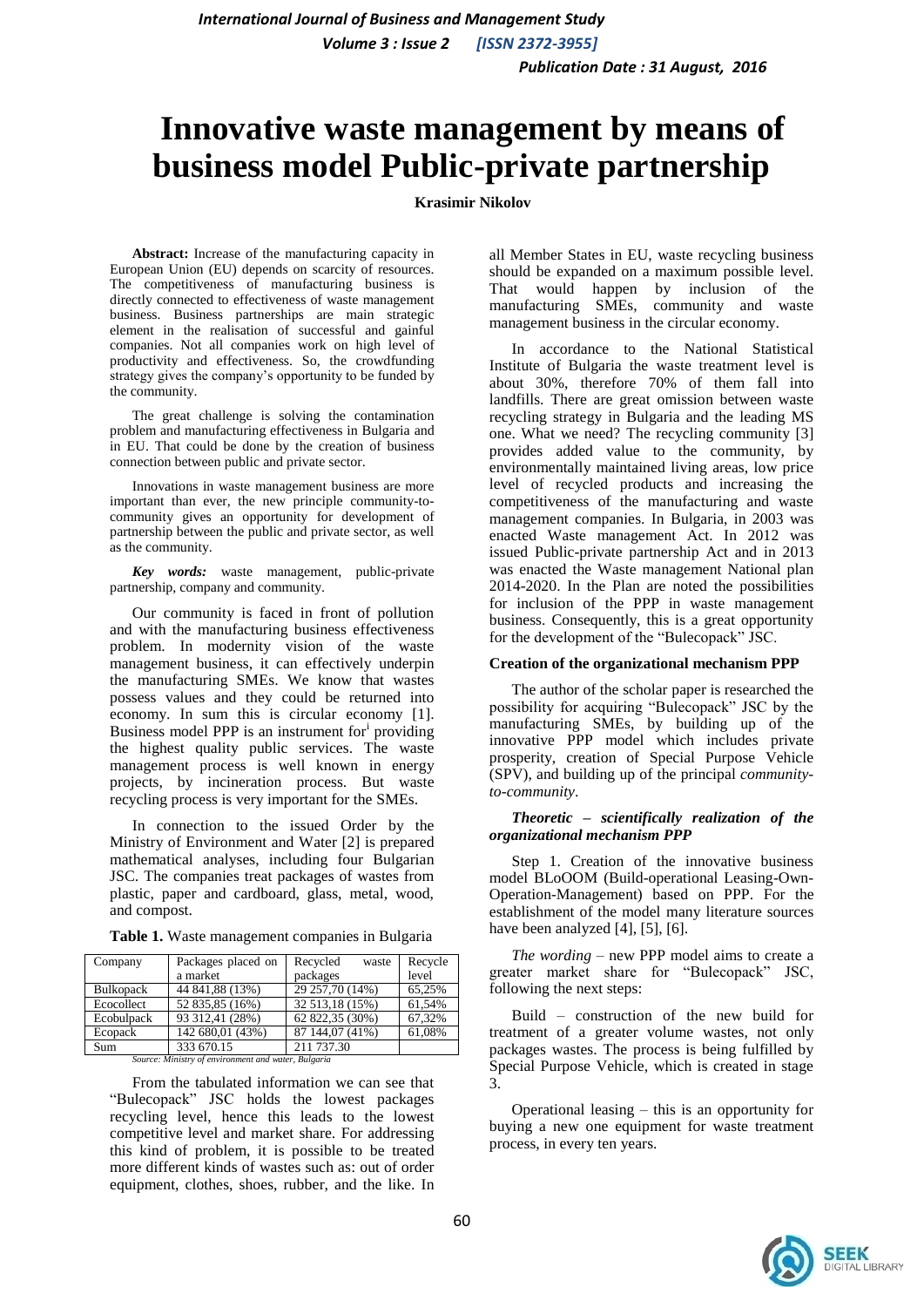# *International Journal of Business and Management Study*

 *Volume 3 : Issue 2 [ISSN 2372-3955]*

Operation – treating of the separate waste collection from the households and its processing for the manufacturing purpose and third parties.

Own – the SPV is 100% owner of the waste management business and is not possible to be transferred to the public partner at the end of the contract duration.

Management – supplying of the manufacturing SMEs with recycled resources, as well as the processes of incineration, composting, reuse and business with third parties.





*Source: Author of the article*

*Step 2:* Applicability test of the SPV

- High prosperity of the SPV, based on the partnership between manufacturing SMEs and "Bulecopak" JSC;
- Long contract duration with the public party, 30 years;
- Assuming of all risks construction, exploitation, management of the waste treatment, demand of services, risk availability, market risk with third parties;
- Long perspectives, expenditures assessment, analyses of the trade and ecological forecasts.

*Step 3:* Creation of the SPV

For the phenomena realization is assumed that "Bulecopack" JSC is acquired by the manufacturing SMEs, consequently it is a financial strategy between two private partners. In the SPV every one SMEs is a shareholder. The public sector is introduced by the municipal unit, which is the owner of the land for disposal of the separate waste collection systems. In the SPV are included associated partners: innovation center and technical university. In this way the value chain is changed by the inclusion of the recycled resources at lower prices in comparison to the supplier's prices and resources extracted from the nature. In addition, the business synergy (shown in step 4) comes from the trade activities with third parties and the additional profit could be realized from lower prime costs of the resources which come from the manufacturing business of the SMEs.



 *Publication Date : 31 August, 2016*

Figure 2. Share acquiring process by the manufacturing companies

#### **Sources:** *the article's authors*

*Analyses of the provisions concerning competitiveness between undertakings.* 

In the research is assessed the new PPP business model – BLoOOM on a legislative level by applying the Treaty on the Functioning of the EU (TFEU). As it is noted by the European commission, EU markets should work better ensuring that all companies compete equally and fairly on their merits. Hence, the benefits are for the consumers, businesses and the European economy as a whole. In sum, the new PPP business model in the waste management business could be compatible with the internal market [7], because of the fact that prevention, distortion and restriction would not been impaired. In a detail, regarding to the Treaty of functioning on EU, article 101 will not be infringed because the SMEs included in new PPP business model origin from different manufacturing sectors and the creation of cartel will not be possible. The case is the same with article 102, hence it will not be infringed because SMEs in the waste management factory do not have a dominant market share. In fact the SPV will gain an additional profit by selling the recycled products on third parties. But the main business activity will be use of the recycled products in the manufacturing process at lower prices in comparison with the supplier prices. This is a backward integration in the sense of Igor Ansoff's matrix. The cooperation between SMEs would not limit the production and innovation process, because of the inclusion of the innovation center and a university in the effectiveness improvement of the recycling equipment and facilities. Likewise, the responsibility to SMEs could be enhanced by applying Think Small First Act. [8]

The process of concentration between SMEs is analyzed in accordance to the specification of the new PPP business model - BLoOOM. In the current article is researched the Council Regulation (EC) No 139/2004 on the control of concentrations between undertakings (the EC Merger Regulation). The principle of an open market economy with а free competition must be maintained on a MS level. In accordance to the new PPP business model – BLoOOM, the competitiveness of European industry will be increased, the conditions of growth will be improved and standard of living in the Community will be raised by supporting the level of the recycling society. New PPP model could not

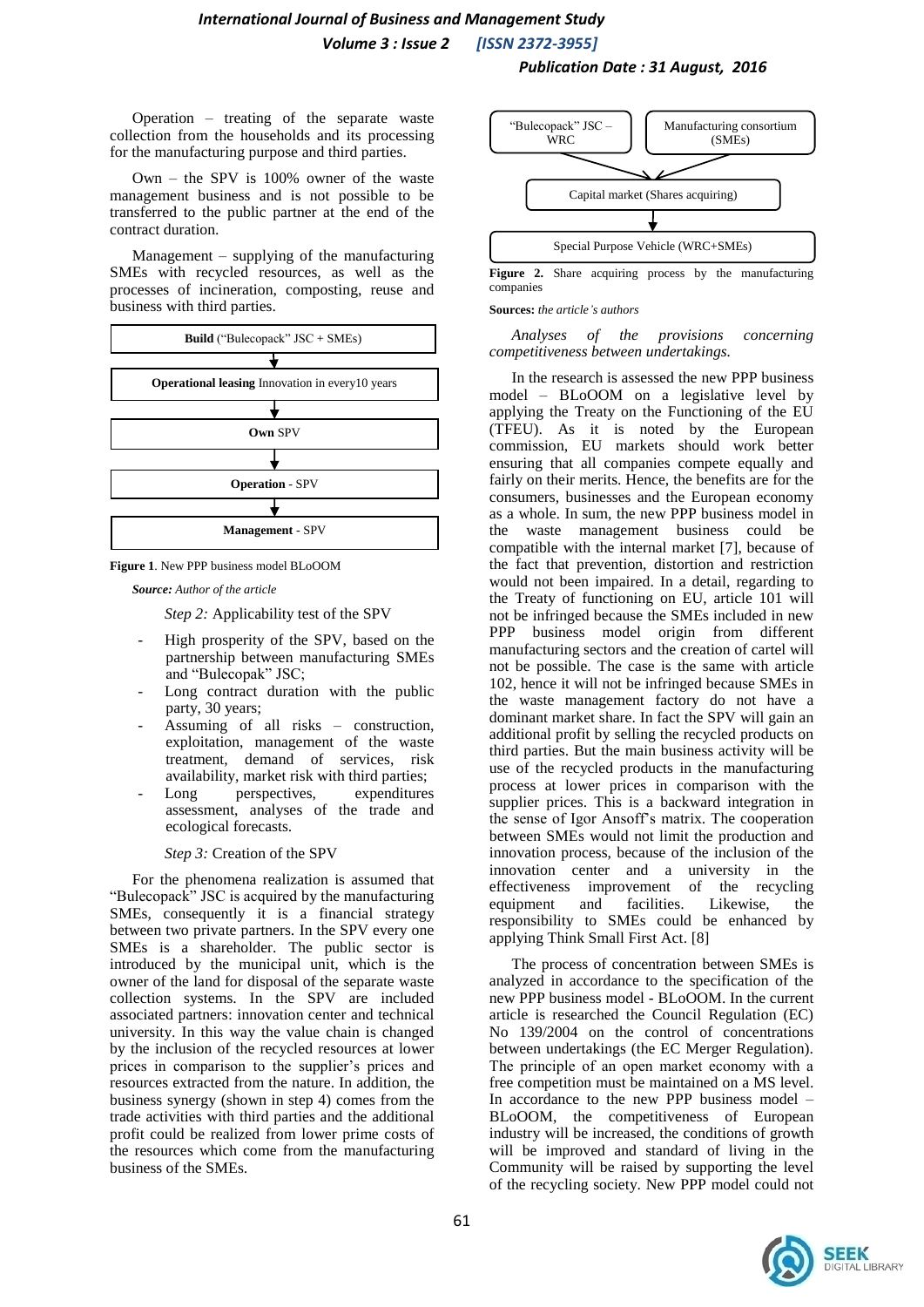be an impediment for an effective competition because SMEs in SPV do not have a dominant position on the Internal European Market.

In the research it is accepted that SMEs included in new PPP business model fall in article 1 – titled *Scope*, from the Regulation (EC) No 139/2004. In article 2 – titled *Appraisal of concentration*, of the Regulation, new PPP business model does not create an impediment for competitors to enter in the recycling business. And dominant position of the PPP model is not applicable. SMEs are independent in doing the business on a manufacturing level. Regarding article 3 – titled *Definition of concentration*, the new PPP business model - BLoOOM is created by the concentration of the SMEs. SMEs are independent in their manufacturing business, but the process of waste recycling is a common business activity. In accordance with article  $5$ titled *Calculation of turnover*, concentrated SMEs included in new PPP business model do not sell the recycled products between them or provision of services, because the recycled products will be used in line to the different specification of the SMEs.

The new PPP model provides a chance to SMEs to fulfill environmental changes by applying the waste management business strategy. In detail, they will create more European added value by increasing the capacity for new "green" markets and energy efficiency. This is supposed to be a new environment management system in SMEs business. By applying the new business modes SMEs will enhance the competitive advantages in comparison with the large enterprises. In the manufacturing process SMEs will use recycled resources at lower prices which is a great opportunity for increasing the competitiveness. The new business could enable to use the environment management by Eco-Management and Audit Scheme (EMAS). In this way the SPV will improve the environmental and financial situation. By using new PPP business model in the waste management business, SPV will also disseminate its environmental added value to stakeholders and to the recycling society.



**Figure 3.** SPV management body **Source:** *the report's authors* 

#### *Step 4:* Creation of the SPVs management board

The SPV is predicted to have innovative managerial board including four functional units charged with recycling, incineration, composting and reuse activities. The Functional units' activities are connected to the business with the third parties.



**Figure 4.** Managerial process of the SPV – management Board

**Source:** *Project Governance: a guidance note for public sector projects, November 2007. HM Treasury* (the figure contains changes made by the author)

The main purpose of the management board is the creation of resource balance between waste management activity and the needs of the manufacturing SMEs' as well as the business with third parties.

*Step 5:* Creation of the principal community-tocommunity

In the scholar inquiry is created the principle *community-to-community. First*, the principal encompasses connections between separate waste collection volume, the SPVs' profit and expenditure level, as well as households' annual waste fee. *Second –* the figure depicts the possibility of the development of Bulecopack JSC with interaction of the crowdfunding strategy.



**Figure 5.** The effectiveness levels in the separate waste collection process.

*Source: article author*

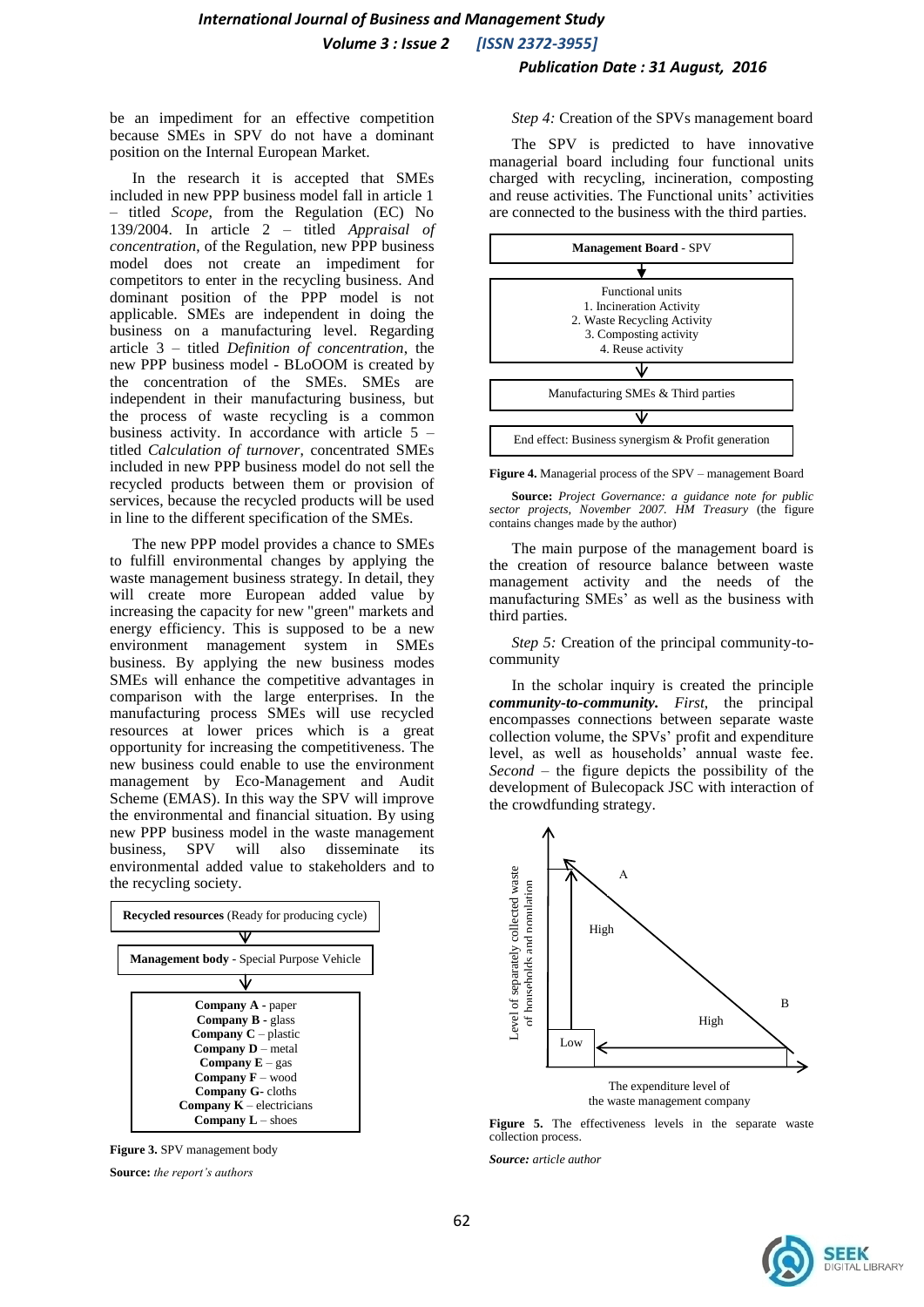**First**, the separate waste collection system supports the private sector to receive sorted wastes for the management process, consequently the SPV expenditures will go down. That is explained by the move from the curve from B to A.

In the next figure is continued the connection from the first one. The higher volume of separately waste collection leads to a lower household annual waste fee. This is a positive effect of the SPV management activity. The strategic masterpiece of the outcome is based on a prime cost of the waste recycling and placement of the manufacturing SMEs with the recycled resources. (Part of the SPV).



**Figure 6.** Incentive household level for separate waste collection

*Source: article author*

Bearing in mind the logic of the scientific analyses is established *the Incentivize ratio (Ir)*. **Incentive ratio** = "SWC" in tons **/** "HF" (money)

*The separate wastes collected by the households and the population (SWC)* – the whole scale of separately generated waste on an annual base.

*Households' annual waste fee (HF)* – the whole households number in the metropolitan.

**Second**, on the next figure is depicted the establishment of the SPV, it is provoked by the funding shortages of the Bulecopack JSC.



The expenditures level covering

**Figure 7.** Connection between crowdfunding strategy and the SPV

#### *Source: author of the article*

In point C is the optimal outcome. It is assumed that 10% of the expenditures would be covered by crowdfunding strategy. The crowdfunding strategy [9] in waste management business creates the following end results:

- Purchasing of additional land, equipment and construction of the additional waste management build;
- Creation of the new monitoring level provided by the households;
- High social democracy level for private sector and society;
- Part of the crowd will be awarded with watches made by the recycled wood.

The strategy is possible to be realized by crowdfunding platform only for the amount of 10% of all additional funding, intended for the SPV creation, while the SMEs share is 90%. On the next part of the report is established the scientific research.

# *The wording of the experiment*

The experiment research is based on a pretest process, which is connected to the group of six managers from the public and private sector in waste management, PPP and manufacturing business. The pretest group aims to give clarifications in elaboration of the questionnaire and the purpose of the posttest group is an acknowledgement of the organizational mechanism PPP in waste management business. The posttest group consists of 24 experts from public and private sector.

Table 2. Pretest and posttest experimental group design

| Group                          | Pretest score Treatment |  | Posttest score |
|--------------------------------|-------------------------|--|----------------|
| Experimental group             | ΩΙ                      |  |                |
| Treatment effect = $(02 - 01)$ |                         |  |                |

Source: Uma Secaran

#### *Defining the hypotheses*

In the experiment are defined null and alternative hypotheses. Null hypothesis – there is no connection between variables. Alternative hypothesis – there is a statement for existing the connection between two variables. [10], [11].

*1). H0*: Impossible interaction between model PPP with manufacturing business by accepting the good practice in European Union.

*1). H1*: Creation of the business model PPP in the sphere of waste management business in accordance to the manufacturing SMEs and applicable good practice in European Union.

*2). H0*: Useless inclusion of all treated volume of non-hazardous wastes in manufacturing process

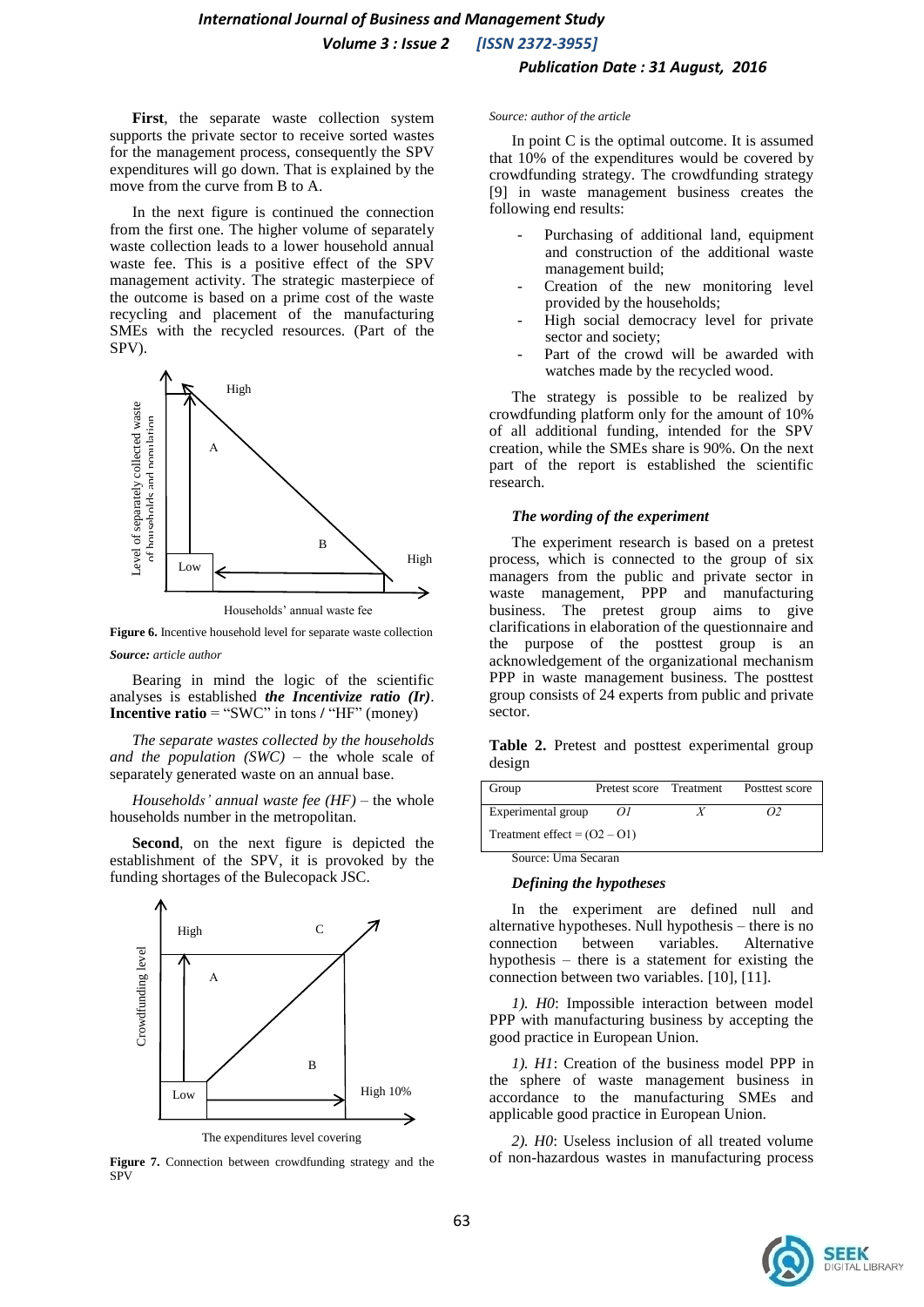of SMEs because it will decrease the competitiveness level and market share.

*2). H1*: Inclusion of all possible non-hazardous treated wastes from "Bulecopack" JSK will provide the manufacturing SMEs with increased competitiveness level and market share.

*3). H0*: Impossible creation of the incentives for the community by inclusion of the separate waste collection system with aim to be decreased an annual waste fee, because of the fact that SPV will grow up profit and the innovative principal *"community-to-community"* will be created.

*3). H1*: Building up the new principal *"community-to-community"* through creation of the incentives for the community in separate waste collection process by decreasing the annual waste fee and enlargement of the profit of the SPV.

*4). H0*: Impossible creation of the business synergy and high competitive level for the SPV.

*4). H1*: Creation of the SPV provides business synergy and high competitive level.

*5). H0*: Negative effect and managerial added value by creation of the SPV with one managerial board with four functional units.

*5). H1*: Positive effect and managerial added value by the creation of SPV with one managerial board with four functional units, concerning recycling, incineration and composting process, as well as reuse of wastes.

3. Framework of the variables in the research. In the current paper are included dependent, independent, modelling and intervening variables.





Source: author of the article

#### **Choosing of the research instrumentation**

Research instrumentation includes interview and questionnaire survey along with experts from the public and private sector.

The scientific research is being conducted in November 2015. First - with five experts, by conducting of the interview, and second - by a questionnaire survey with 12 experts from public sector and 12 from private sector. The purpose of the interview is to set up clear and professional questionnaire and to be tested the creation of the organizational mechanism PPP in waste management business. The questionnaire survey aims rejection or confirmation of the hypotheses.

*Stage one*: Conduction of the interview

The respondents were asked five key questions in connection to application of the organizational mechanism PPP in waste management business. The answers are dichotomous – yes or no.

1.Does the business model PPP create added value in the waste management process? Yes

2. Is the private sector engaged enough in the process of waste management business? No

3. Is it possible an implication of the business model PPP in Bulgaria? Yes

4. Could waste management business underpin the increase of the competitiveness of the SMEs? Yes

5. Is it possible a creation of the social effect for the households in relation to annual waste tax fee? Yes

In accordance to the found responds is marked a fully acceptance of the posted key moments in the creation of the organizational mechanism PPP in waste management business. Thus, the questionnaire is elaborated with five detailed questions intended for public and private experts.

*Stage two*: Conducting of the questionnaire survey

The respondents included in the survey were asked to answer five questions, which were the same for the public and private experts.



**Figure 9.** Conducting of the questionnaire survey

Source: authors of the paper

*Stage three:* Results from the conducted questionnaire survey.

The extracted results from the private experts amounts to 95% and the results from the public experts amount to 92%, hence the hypotheses confirmation is being fully positive.

**Table 3.** The results from the conducted questionnaire survey